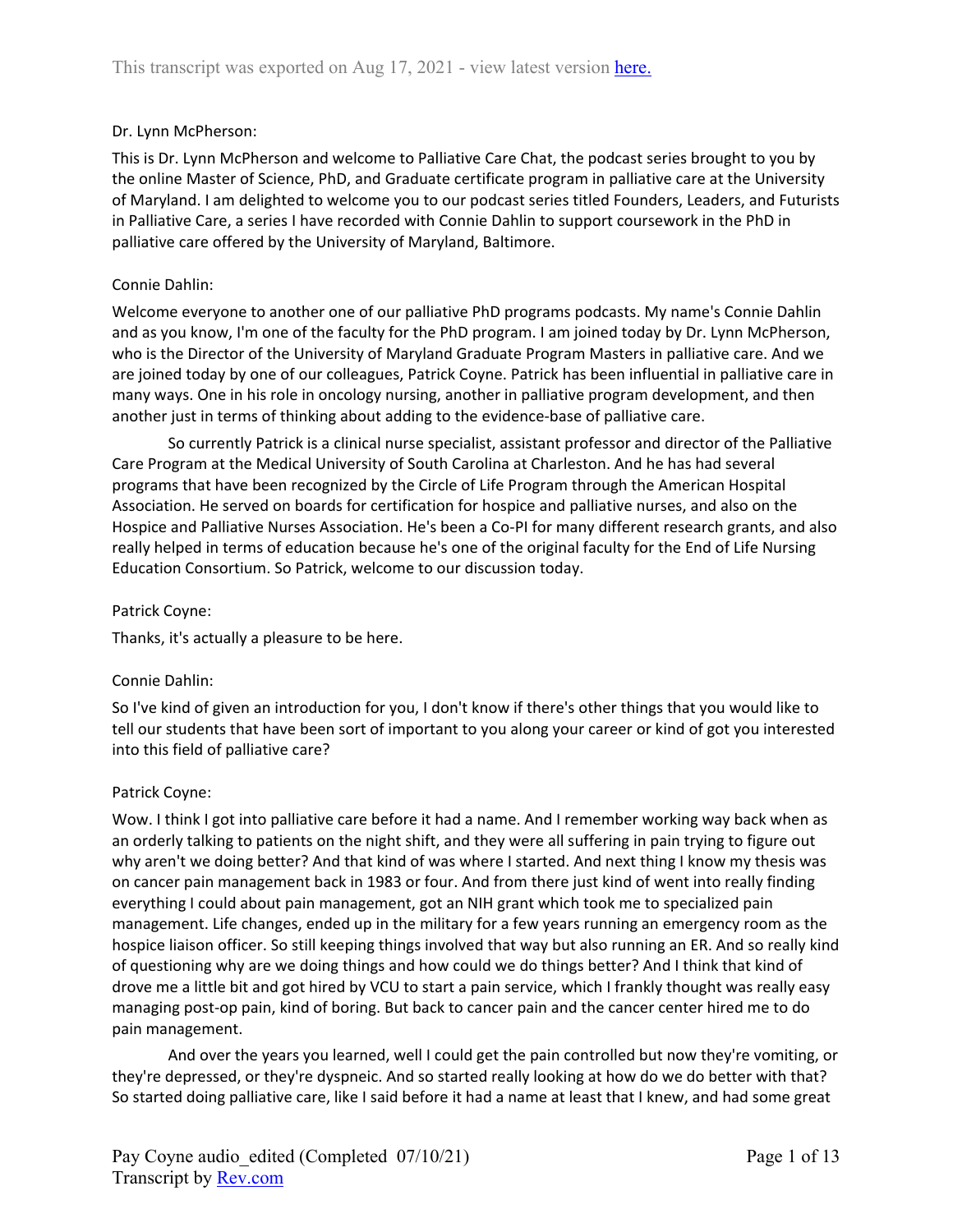oncologists to work with trying to brainstorm ways to do things. I think some of the things through the years that were important to me is I work really hard to get legislation done in Virginia for palliative education, which still exists. I got hospice covered, which wasn't covered in Virginia. And I think those were really important things. And I guess the other thing is I've really enjoyed teaching internationally in countries, so we worked to get morphine in Tanzania for the tumor hospital. So that was a lot of work back in the early '90s too, and I still like doing some of the international work.

## Connie Dahlin:

So when you think about where you started to where you are now, are there things that you think are still current themes that we need to keep tabs on? Or do you feel like we've kind of moved ahead and there's other issues that we need to focus on?

# Patrick Coyne:

No, I think boy, we've got a long way to go. A lot of our practice still isn't evidence-based so I think there's a lot of research that needs to continue. I think there are a lot of barriers to palliative care, and they're hospice barriers. None of the hospice are standardized so I don't know what hospice offers compared to another, which drives me crazy since I'm dealing with 20 of them. If I look throughout the state I'm dealing with more than 30 of them, and some will do certain things at home and others won't. How palliative care education is obtained in some medical, nursing, pharmacy, and social work schools. Some get an hour, some get 30 hours. So how do we get a baseline for understanding?

Because we know we're short so many palliative care clinicians, we're not going to get everyone through a fellowship or everything, but I think there's primary basic palliative care that isn't being addressed. And we need clinicians to be able to handle the 80% of easy pain management. We need administrators to understand why it's important and fund palliative care programs because they don't pay for themselves, but it's doing the right thing and it saves them money. But a CEO who's older doesn't understand spending money and not seeing RVUs or money come back. It's a new business model for them to think of cost savings, and that takes a ton of education and a ton of time.

# Connie Dahlin:

Which you bring up that you should talk about and tell our students that you did some very important work in VCU of actually documenting this cost and could come out with an amount of money per patient. So talk a little bit about that and how much energy that took, but why it was really important.

## Patrick Coyne:

Well, I mean that was a team approach. So there's Tom Smith, Brian Cosell, and a few others that really kind of looked at... We were under the gun by administration, like some head hunters came in or budget cutters came in back in, I guess it was 2002 or 2003, saying you need to save blank amount of money, cut palliative care because you could immediately save all the salary support you guys are giving them. But none of these people that came in and consultants actually understood what we were doing. And in fact they had never evaluated a palliative care program and they just saw you're spending money, we don't see how you're making any money back from them. And so we did in a week an incredible educational program for these budget cutters. And at the end of the week they said, you should expand palliative care.

But no one had looked at the cost savings, nobody had looked at patient satisfaction. No one had looked at days in the ICU, or length of stay, or readmissions for that matter. And so we had that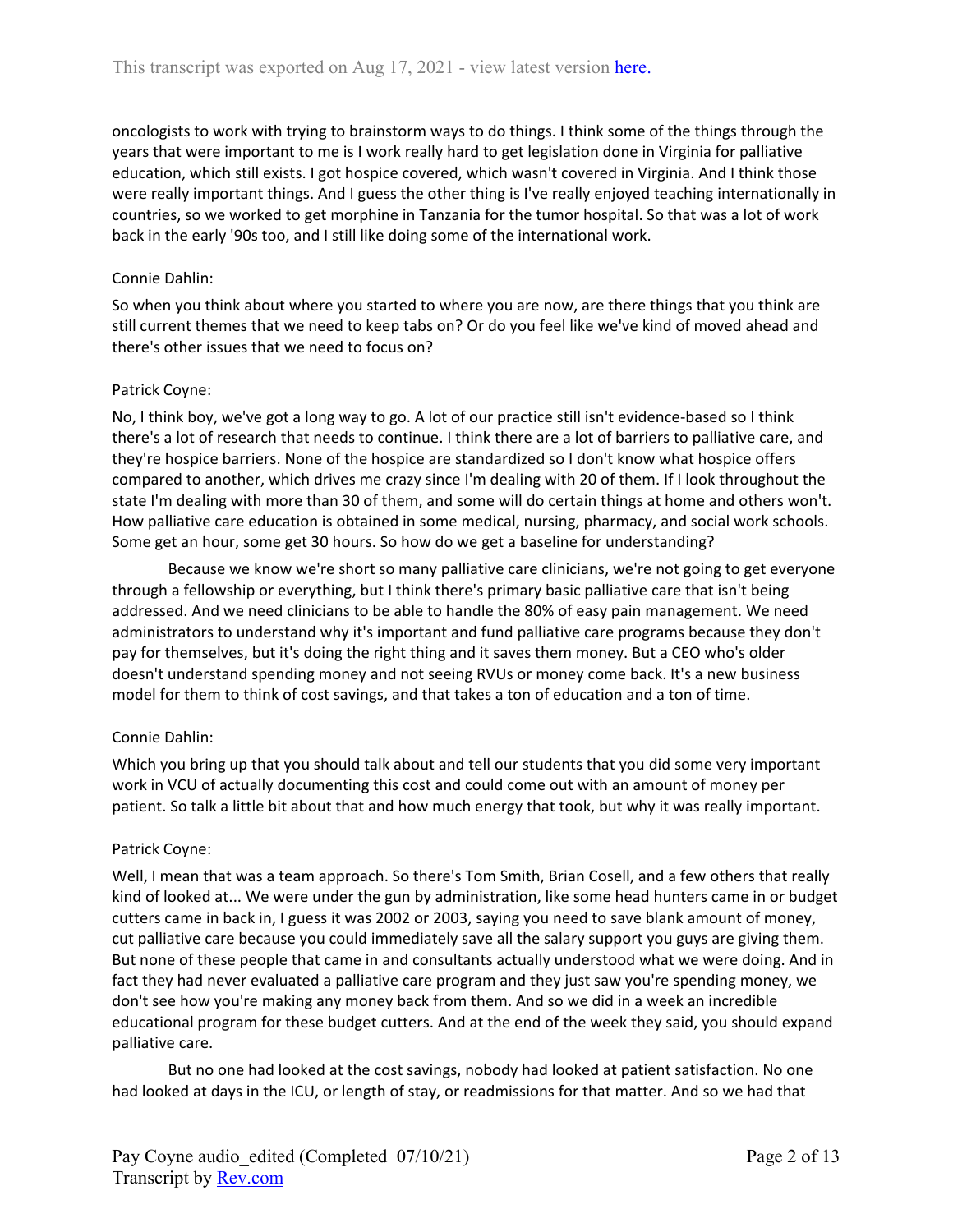data that we were already working on trying to understand how we were changing care in a health system, and they just pushed us. And I'm not even sure CAPSI was real then, but it was early. And so a lot of other outside facilities jumped in and said, help VCU because they're coming our way next. And so we were getting resources, it was a great sharing of information among health systems very quickly to make our program survive. And I don't think the unit staff itself knew how challenging that week was, but we were probably doing 20 hours a day of work just to get this thing through to them.

And at the end we had the Wall Street Journal come down and say, let's do an article because this makes no sense. And our hospital gets nervous when, if Wall Street wants to do an investigative report on a health system it's usually not a good thing. So they were scared to death but they let it happen, and they actually mirrored our numbers, I mean within pennies of what we reported. And I think that just kind of took us off the fire and all of the sudden kind of showed this is important and it's the right thing to do. But we were at the, I would say the right place at the wrong time where we had to start demonstrating those things. And to be honest, if it wasn't for Brian Cosell, and Tom, and a few others who were at the table, I don't think any of us would have pulled this off.

### Connie Dahlin:

And then you subsequently, I mean you did that for the hospital but then you also did that for the community for your office space. Which I think was another really important step in terms of demonstrating that worth.

#### Patrick Coyne:

Yeah, I mean I think it was important to demonstrate that the outpatient clinics were important, and that they served a purpose, and that if you could do it in community settings like we started demonstrating with CAPSI, it wasn't just academic [inaudible 00:10:37] that had these challenging patients. And populations change, and so I think we learned how to do that. And I think the CAPSI registry when it got established helped demonstrate a little bit more of that. The VA's clearly shown some data with patient satisfaction for sure.

So all those things I think are pieces that are important, but it's funny when you show cost savings you may make it a CEO really happy for a year or two, but they always want to cut budgets. And when a cardiac cath lab can bring in \$20 million and you're saying we're going to save you money but you're not bringing in \$1 million, they don't get excited. And every palliative care program is small, so you don't get a big voice at the table. So you got to make sure your voice is always heard, which is something I learned along the way is you've got to make point of meeting with the CEO, the CFO. They need to know what you're doing, they need to hear your stories.

## Connie Dahlin:

But that's an interesting thing that you would that Patrick, I wonder do you feel like the voice of palliative care kind of changed over the last year with COVID? I know you were very involved with your health system. So in crisis times maybe that was an opportunity?

## Patrick Coyne:

Oh, COVID clearly put us front and center. Which I find really interesting because I know hospitals had closed their palliative care program during COVID to save money, which I don't understand because we were drowning in work. It was terrible because there weren't enough people to make those phone calls to talk to families, to be at the bedside, to make sure the breathing was comfortable. I mean our group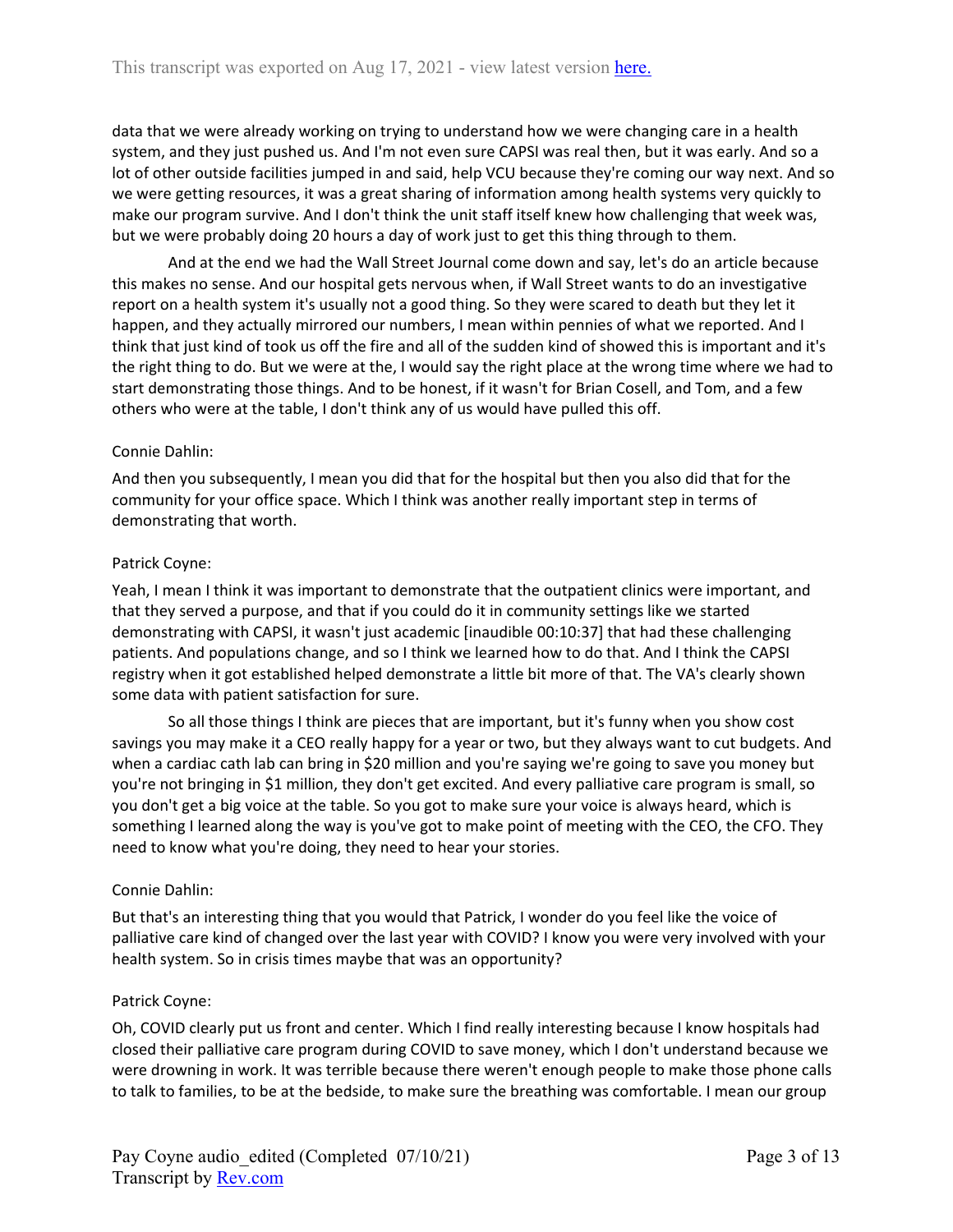went to seven days a week, 24/7 call because everybody was overwhelmed and everybody needed support. And I think all of a sudden the health system realized we had a major role.

We just recently went back to five days a week with 24/7 call coverage, and there was a lot of pushback going, how can you guys do that? Well there's not enough of us to maintain this, and remember when we asked for more people and you didn't want to budget it? Now it's time for you guys to think about we need more people because this is unsustainable. And in the COVID era let's be honest, who took vacation? Where are you going to go? What are you going to do? Our team's a family and I think it was [inaudible 00:13:31] together.

### Connie Dahlin:

You've kind of set on the next point, and so I think for the students to understand working with people is really important. We have our family of choice, which is our personal time, biological family, nuclear family, whatever we choose out of work. And then when we're working it's really a work family. And people have different roles and you have to figure it out.

I think it's really important for you to kind of talk about your philosophy of teamwork, because I can say that I have witnessed you do this twice with teams that are committed to each other, that have a common theme of respect, and specifically in my mind what I've witnessed is that everybody's all in together. And so if you're meeting altogether, you're figuring out the day, if somebody's day falls apart it's okay to ask for permission, and the expectation of somebody's having a light day they're going to help out. And I think at the end of the day, which is what has always been impressive to me, is that nobody's lagging behind. Everybody is walking out of the door together. And I think that that spirit of comradery is really an important quality of leadership that you've been able to establish. So do you want to kind of talk about how you've worked with teams and kind of create that?

## Patrick Coyne:

Well I think that if you don't understand team concept you probably have a hard time understanding palliative care, because the person with the most knowledge becomes the leader. So there are days I'm leading, there are days are social worker's leading, there are days one of our physicians may be leading because of the issue that we're dealing with. And so I've got the title but I don't need to lead if someone has more knowledge. So our chaplains leading the bereavement program, why would I lead it? She knows more about it than I ever will. And I think we also know if we lift together it's an easier job for all of us. So we all lift together. So somebody's sick, sickness happens. It's not like, oh, they're out again. It's like, okay, she's having a rough week. We all pull together and it's going to be a better week for all of us and for our patients and families.

And it's the philosophy that everything impacts everyone else so you take care of each other. So yeah, I don't want someone here at 9:00pm at night and someone else leaving at 2:30pm in the afternoon. Unless they have to be at their kid's graduation, then we're all here at 9:00pm at night. All of this is, and the expectation is I'll help you, you help me. But we work together and I think everyone has to have, someone taught me this a long time ago, when you start a program or in you're in a program, you got to have a mission statement and you got to have values. And everyone's got to have the same vision. And if you don't how do you get to the place you're going to if everyone thinks it's different?

And we talk about that all the time, and during COVID it was a major discussion. And when you're looking at the population you care for, annually we talk about that. Should we be seeing sickle cell patients? Well they have a life limiting illness, but do we have the bandwidth to give them the care that they need? And so these discussions go back and forth all the time on how do we do the best we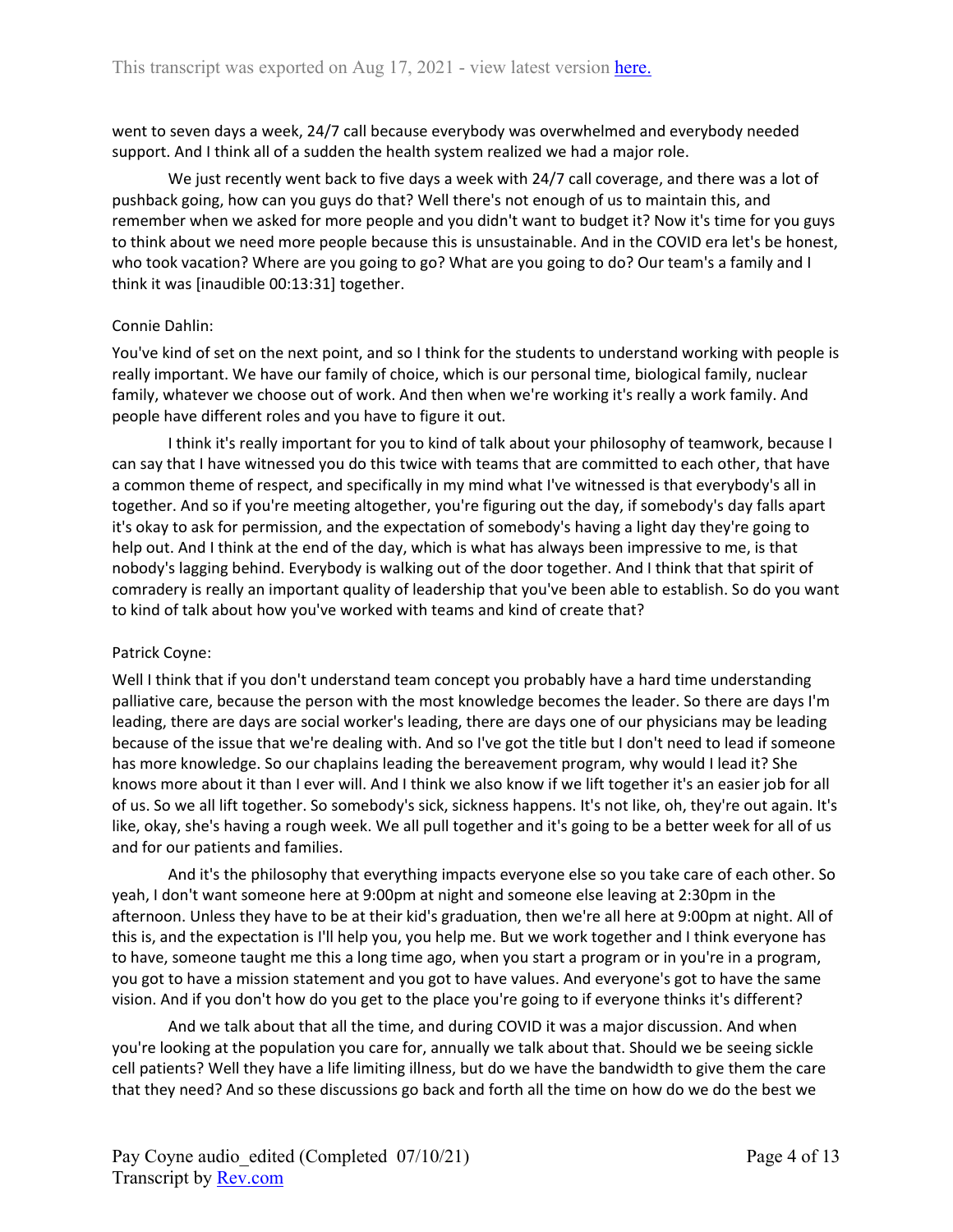can? Because if we stretch ourselves too thin then we're no good, but we're also leaving someone behind. So how do we make that work? And it can't be stagnant, it's got to always be looked at.

#### Connie Dahlin:

And I think I know from my past experience with some of the programs that I had, when I would say, what is our mission and vision? They would poopoo me. And I was like, okay. So then we adopted whatever the sound bite was for our palliative care program brochure, which is never a good idea. And you still have to go back and do that. So I think that if you don't do your mission and vision upfront that's a problem, but I also think the other part that you were talking about is I think sometimes there are palliative care teams that everybody is pretty much working from beneficence and trying to work together, but then somebody will decide to take an exceptional case. And they don't understand that that's not a one-time thing, because once you do it you've set a precedent because everybody will say, well you did it for them. And so this understanding that we have to be really thoughtful about what special means, because it does impact the rest of the team.

So I think about when I started our outpatient palliative care program, we were in the ALS clinic and in the oncology clinic. And the oncology clinic was actually easier because the oncologist really wanted to still have full kind of, they really just wanted us to give them suggestions, and so we weren't kind of taking over care at all. But the ALS team wanted us to take over the care of the patients when they were admitted into the hospital. Well that had implications for who was on call for the weekend. And one of the things with our team was that the advanced practice providers were on call for the weekend, I started that as sort of stepping in to help out the team.

But that started a whole discussion because if I was okay with it, okay, I'm a seasoned clinician. But we had new APPs who are stepping in who were not comfortable. And so we had to have a whole other discussion about what does that mean? How do we get them to feel comfortable, because they're going to be covering and all that? So I think sometimes people feel like they're doing something good, which is great, but that you do have to check back with a team to make sure that that special case doesn't have other implications.

#### Patrick Coyne:

I mean yeah, I think that's tough. One of the biggest problems that I found mostly with physicians, especially new fellows, is they've never worked with a team and they're not used to people jumping in saying, I can help with that. Or, why don't you look at that? And so that's one of the biggest feedback I've gotten from our fellows, is it took me weeks to understand I'm working with others. And I think you have to kind of get people comfortable with that, knowing that you don't have to do everything, there are other experts to help you, and you can learn from them. And so we learn from each other, our rounds every morning we're running through, like this morning we ran through 44 patients. Some need one-liners, others need input from everyone around the table because they're complicated. And that's our group sharing, and it's a little bit of our debriefing.

And then our staff meetings are always meant to be, what are we doing well, what did we fix? And so I think you have to put things in place really upfront, and I think the one thing is talking about the patients brings everyone together. And it's a reminder to everyone I may only have three patients, but I'm going to be... I mean yesterday I spent three hours in the ER, ended up being more like five. But everyone understood I just couldn't get out, it was a disaster. And so numbers don't matter, because I can also see three patients in the ICU who are intubated, unresponsive with no family, and I'm making sure they're comfortable. I can do that in 15 minutes. Versus a bad car crash in the ER nobody saw coming with the family. So all of that is going to be a different consult.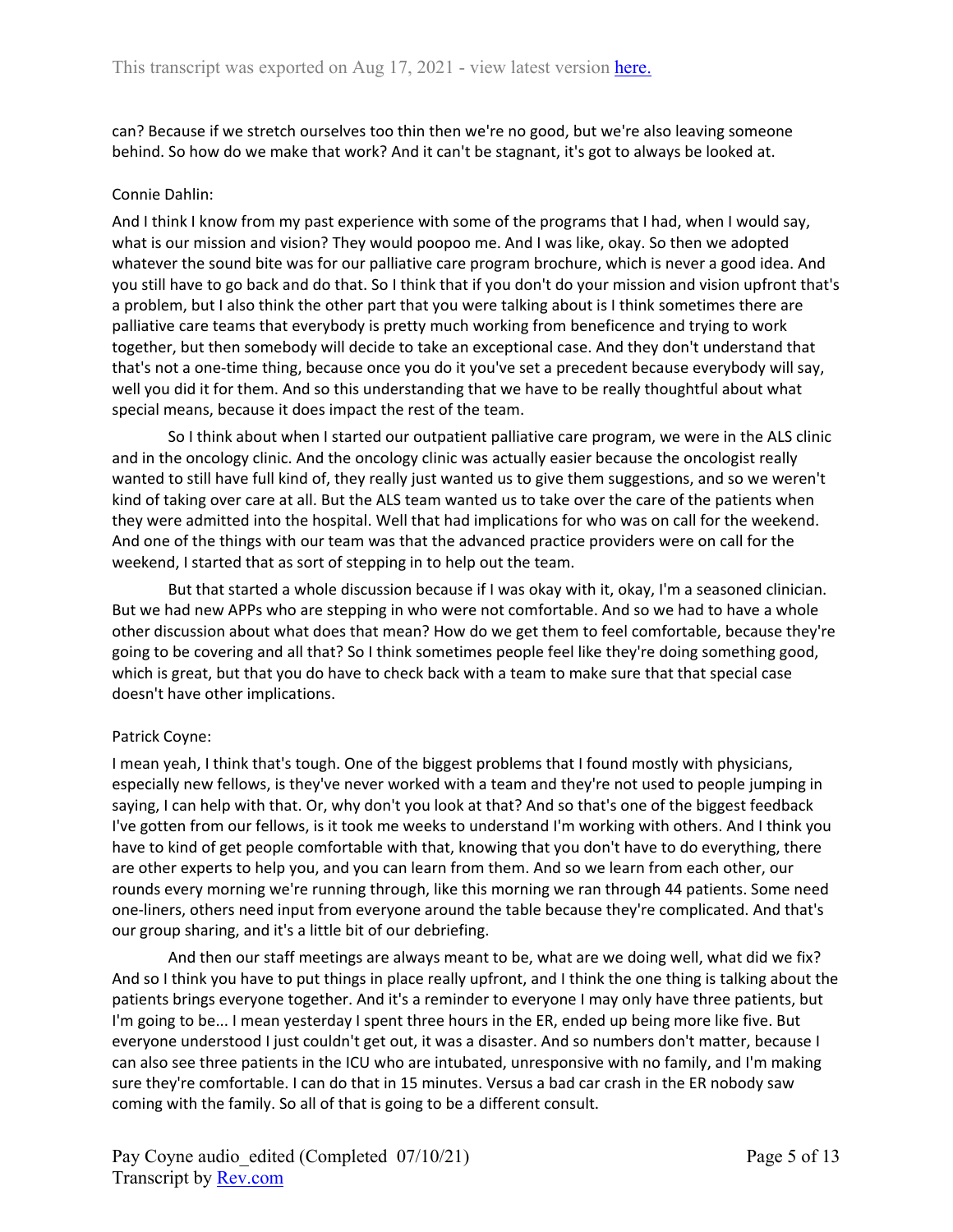And so some programs look at numbers, and you can't. So I think when you round you understand you've got five patients that are going to be horrible to get through it, they're going to be rough patients. And I may have eight patients that can be very easy to take care of, that are all going home with hospice, families on board, everyone's singing kumbaya, and it's not a bad day. So how do we spread the mix and make sure we're covering each other?

#### Connie Dahlin:

Well I think you also bring up this other part of like, if you're going to be in the ED. If you make that decision, which I know you and I have had a discussion, so for students to understand, being in the ED really means that you've kind of made a decision to affect care very much upstream. But if you do that then you have to make those consults a priority, because it is the emergency room, they cannot wait. When they're calling you, they're calling you for a reason. And you're either going to start the process that in fact they can go home from the emergency room, so maybe they go on a 23 hour observation area. They're going to get admitted to the floor and your palliative care team is going to take over so that again, you're streamlining them through the ED. Or in fact they're going to die in the ED and you're going to help that happen.

The last one is never my best choice, but it does happen. I remember for awhile that we had a rash of several hospices that were sending people to the hospital at the very end and they died. To me that's a failure unless we've had a discussion or something acute has happening. But talk a little bit about your thoughts about the ED and why it's so important for palliative care teams to really make that commitment.

### Patrick Coyne:

Oh, ER is critical. I mean if we have new consults ER wins, because you're impacting care as you mentioned from the second they enter the door, and so you can start pain and symptom management so they can have conversations. You can talk goals of care, so do they really want to be intubated? Or if they do get intubated would it be a time limited trial? So would you like to try this for two or three days? If they're not getting better should we come back and re-explore? You're clearly introducing the idea of palliative care on its role because we're not just clinicians. I've got social workers, I've got chaplains, I've got volunteers who can help you and your family. So how do we meet all of you and your family's needs? So there's a lot you can do there.

And really is there a way to get them home, back home with hospice? If they are going to the ICU, the ICU knows you're already involved so you're partnering in care. Or do they have to go to the ICU because the family said or the patient said DNR, but their pain's still out of control so we've [inaudible 00:24:31]. So all of the above, how can we do all these things? The ER is very work intense, but you can change the entire hospital experience if you meet them in the ER. So yes, I love going to the ER.

#### Connie Dahlin:

It is fun. Sometimes it's a little like going okay, this is what they live in every day.

#### Patrick Coyne:

In my group it's kind of fun. Everyone has little niches in the ER, but we have some that really love cardiology, some like geriatrics, we've got one that loves [inaudible 00:25:06] oncology. So I mean we have [inaudible 00:25:09] group.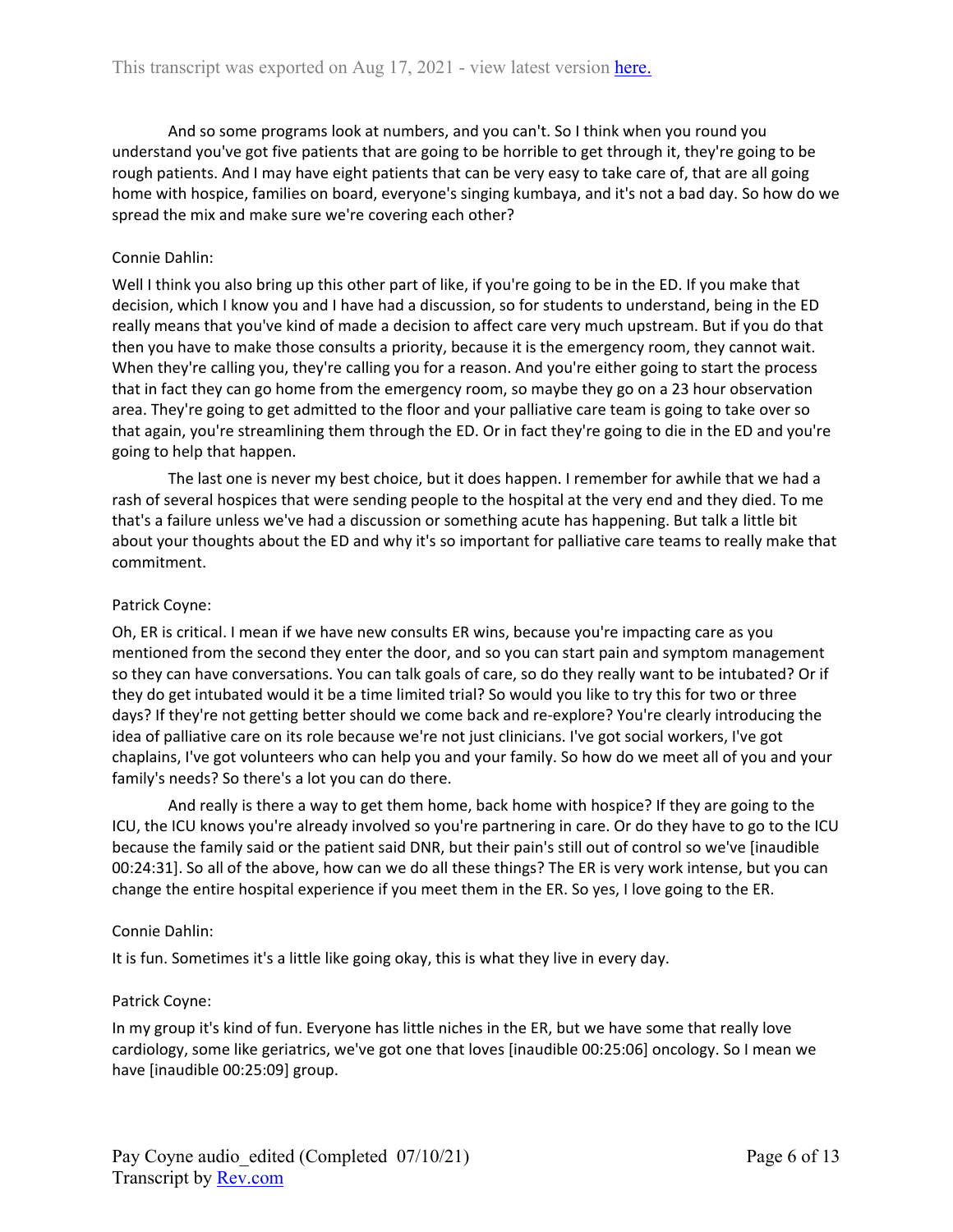## Connie Dahlin:

Yeah, I think it's a good thing to kind of think about where people like to be and help them, because then also those floors get to know them as well. I'm going to switch a little bit because I know Lynn will love this part of thinking about, you've done some interesting research studies. You did nebulized fentanyl, you've done some ABHR suppositories. Talk to people about doing those when it may not be a randomized control trial, it might just be a small piece and sort of how did you kind of start doing that? And what's the role of palliative care teams to do with that?

#### Patrick Coyne:

I never thought of myself as doing research. So I guess I love asking the question, why or why not? So the nebulized fentanyl, it was just me sitting down thinking about how could we get dyspnea control quicker? And I'll be honest, this was in an era before there were picc lines and it took two days or three days to get a port a cath in, and IV access in a 89 year old lady who's [inaudible 00:26:18] didn't always happen quickly. And hospitals don't like using subq, so I mean there were a lot of things. And when you're dyspneic... So I started thinking about fentanyl where it was lipophilic, it should be absorbed relatively quickly, and if we start with the low dose. And I saw one line in one textbook saying some people may think of fentanyl as a potential inhaled source for dyspnea. And I can't even remember where it was, but it was somewhere back in the '90. It was an English textbook, may have been Oxford. I don't know who it was, how's that?

So I started thinking and I was working with a great oncologist Tom Smith, who kind of said, well we should try this. And so we tried it on three patients and all of them said, I feel so much better. And three patients became 20 patients, 20 patients became 40. And we kind of said, we really think this works. So the first thing we did is we went back and we looked at 60 patients that got nebulized fentanyl, and if we had enough data we looked at respiratory rate, we looked at O2 stats, we looked at side effects, we looked at patient satisfaction. And we started asking those questions and retrospectively went back. We had to throw away a lot of charts. And when we did the original study included patients with AIDs, but when we published it they just wanted cancer patients so we throw out probably about 15 or 20 patients, which made it really stronger. But in the 80% that it helped respiratory rates went down, satisfaction was high, O2 stats got better. So we wanted to do a prospective study.

It took us five years to get through the IRB because they said it was a frail population, because they had a terminal illness, because we were saying we're using it on patients with like [inaudible 00:28:34] disease. And so for five years we rewrote the study, Tom and I, more times than I can tell you, and we could never get it through IRB. Finally IRB let it go through, but they put some of these stipulations on it that we can only enroll three patients. I mean it was incredible. So we gave up, to be honest with you. It's a generic drug so nobody was going to underwrite it. And then I saw Deb Dudgeon did a study with COPD and fentanyl nebs, and their exercise tolerance went up. Well that made good sense. I was like, go, you go.

And when I got here in South Carolina nobody had used fentanyl nebs. And so it was like, show us, we got to do something else so we did another retrospective study. The results actually mirrored the study we did back in 2002. So we tried to do prospective, can't get money funded for it. For the IRB pharmacies we would need like \$25,000 to do a study that I think should be done because I'd love to be a blinded prospective study, but I can't get funding to do it. I've got the study written, in fact Tom has the study written at Hopkins and nobody can get funding.

But I'm going to tell you my favorite research study. So there's a thing called scrambler, and it's electrodes that treat neuropathy. So this guy comes to me, he has this blue box, weighs 50 pounds. He brings it into the palliative care unit, he's talking about how it really works well, read all this data from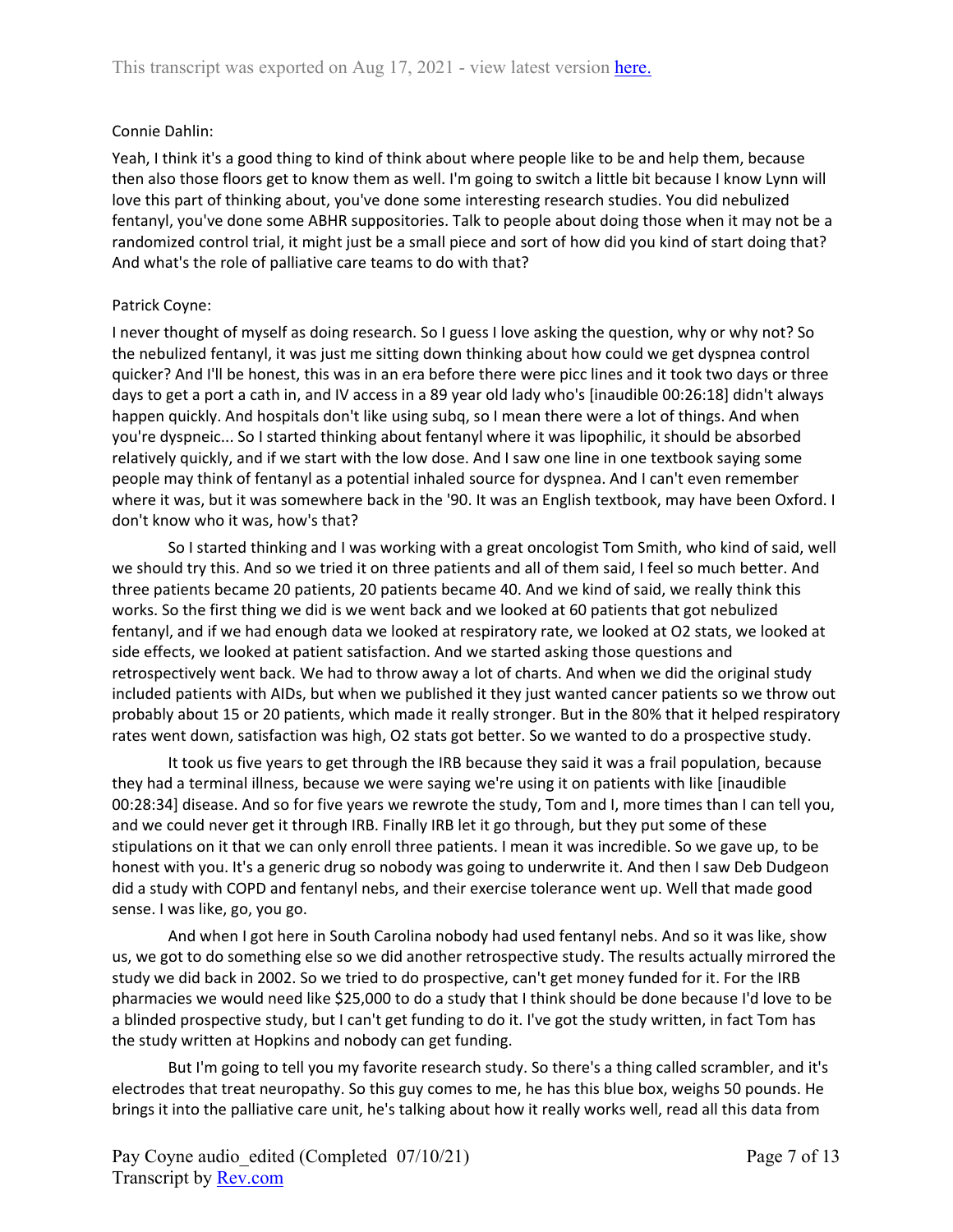Italy. And he goes, we want you to be the first place in the United States trying this, we'll give you the machine. And so I'm sitting there and go, well I'm willing to listen. He plugs it in and it starts smoking. We have to unplug it, it doesn't work. And so I called Thomas, we got to do this study just to show this thing is a bunch of no goodness.

And lo and behold, he brings in the machine and we train someone, we do it, and everyone's getting better. I mean it was just like, we were so convinced this would not work. And we ran 20 patients through and I think 18 said it was the best they felt in years from chemo neuropathy. And we went and did two more studies with it, one on failed back surgery, another one on neuropathy, and the results keep coming back good. So sometimes my hypothesis fail, but it was a fun study because I really went in there to fail. Sorry, I just got... To show it didn't work and it did. But we just did a thing on existential distress, which was fun with our chaplains, looking at a tool for looking at that. We've done, I mean I always like to ask why. I did a sickle cell study looking does temperature impact crisis? Because every sickle cell patient used to say when it's cold I go into crisis. Well I said, well we got a study that. And it turned out it did.

Dr. Lynn McPherson:

Can I ask a question? Can I ask a question here?

Connie Dahlin:

Sure.

#### Dr. Lynn McPherson:

So I've been having discussions with people on my campus about, is research in palliative care different from just general old research? So when we do a statistics course or qualitative or quantitative research, would it be beneficial to tailor it toward palliative care? Because I do believe there are special considerations as you've mentioned in doing research in palliative care. What are your thoughts?

#### Patrick Coyne:

Absolutely. It's hard research because the patients you're working with are available for such a short period of time, and I'm not even talking about lifespan, cognitively. And it's such a burden to them when they agree to do it if they have to come to the hospital, nowadays you can do more with tele-health which makes it a little bit easier, but it's still I think a challenge that way. I think the other problem is that besides consent and a frail population they know their time is limited, and some are wanting to give everything they can to help others, and others want time with their family and I respect that. So it's a hard population.

And I could tell you what they put us through that gets me I think, the consent was 12 pages. I couldn't get through it and I wasn't dying. I mean I think we do make it really burdensome, and I think you have to look at it very differently because how are you going to get this research done to do the right thing or to improve the evidence because you give up? And I hate to say it, you get beat up. Five years again, beaten up. You just kind of say, eh.

#### Dr. Lynn McPherson:

Yeah. What do you think [crosstalk 00:34:04]. I'm sorry, go ahead.

Connie Dahlin: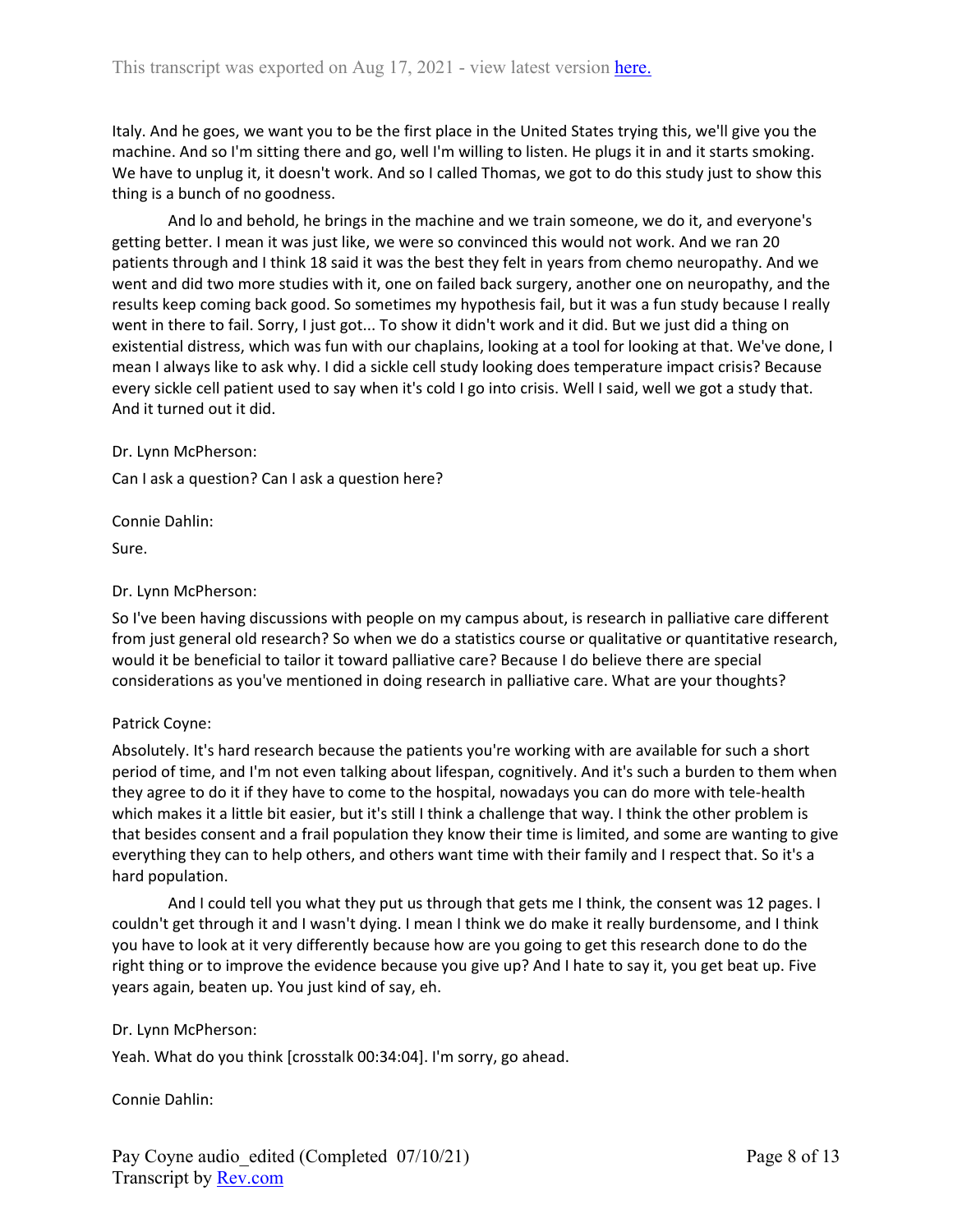## Go ahead, Lynn.

## Dr. Lynn McPherson:

I was just going to say what do you think about nebulized furosemide?

## Patrick Coyne:

The data doesn't support it. And I've used it six or seven times before the last study and I never saw any benefit.

Dr. Lynn McPherson:

I agree, I agree.

### Connie Dahlin:

Are there other things that you did studies on that you think I think were important or helped kind of with the field thinking about what was working and what wasn't?

### Patrick Coyne:

I guess I bounced around the things that just interest me, [inaudible 00:34:35] study was kind of interesting to see if it helped with certain pain [inaudible 00:34:41] people procedures. And looking at lidocaine, our program at VCU took care of sickle cell, so I was seeing sickle cell patients everyday. lidocaine and ketamine, we did studies on that in people in sickle cell crisis, could we improve things? And I think those help but these are all case, these are-

#### Dr. Lynn McPherson:

Oh, I think the ABH studies, absolutely. You made the choosing wisely from the academy, and still to this day nurses swear by ABH or ABHR gel. I've even reviewed papers for publication where they said, I know that study by Pat Coyne and Tom Smith show it doesn't get absorbed at all, but my theory is you touch your face 17 times an hour, so it's the aroma therapy is your risk wafts by. And I'm like, I give you full points for creative writing but I'm not buying what you're selling.

#### Patrick Coyne:

The ABH study, it was funny because we just knew it wasn't, it shouldn't work but nobody would believe us. And I think we'd all lectured over the years and we finally just said, okay, it really shouldn't work, let's do this study. And we were able to get a small grant to do the first study. And I tell you what, I got booed off the stage. I was at the Pharmacy Association Meeting when I presented the original study. And there were so many compounding pharmacists that just, it was made wrong, had the wrong lectin, I mean the pH was obviously off. And they said, you have to do a study with cancer patients, you can't do it with healthy volunteers because it's different. So absolutely we went back and we did the study with cancer patients who signed up for it, which was also a nightmare [inaudible 00:36:30] get through IRV, and it failed, and also no blood levels.

## Dr. Lynn McPherson:

Yeah. For our listeners, Pat, let's make sure we all know what we're talking about here. ABH gel is Ativan, Benadryl, and Haldol, and sometimes people throw in R for Reglan. And the thinking is if you apply it to the inner aspect of the wrist four times a day that they will treat nausea. So my first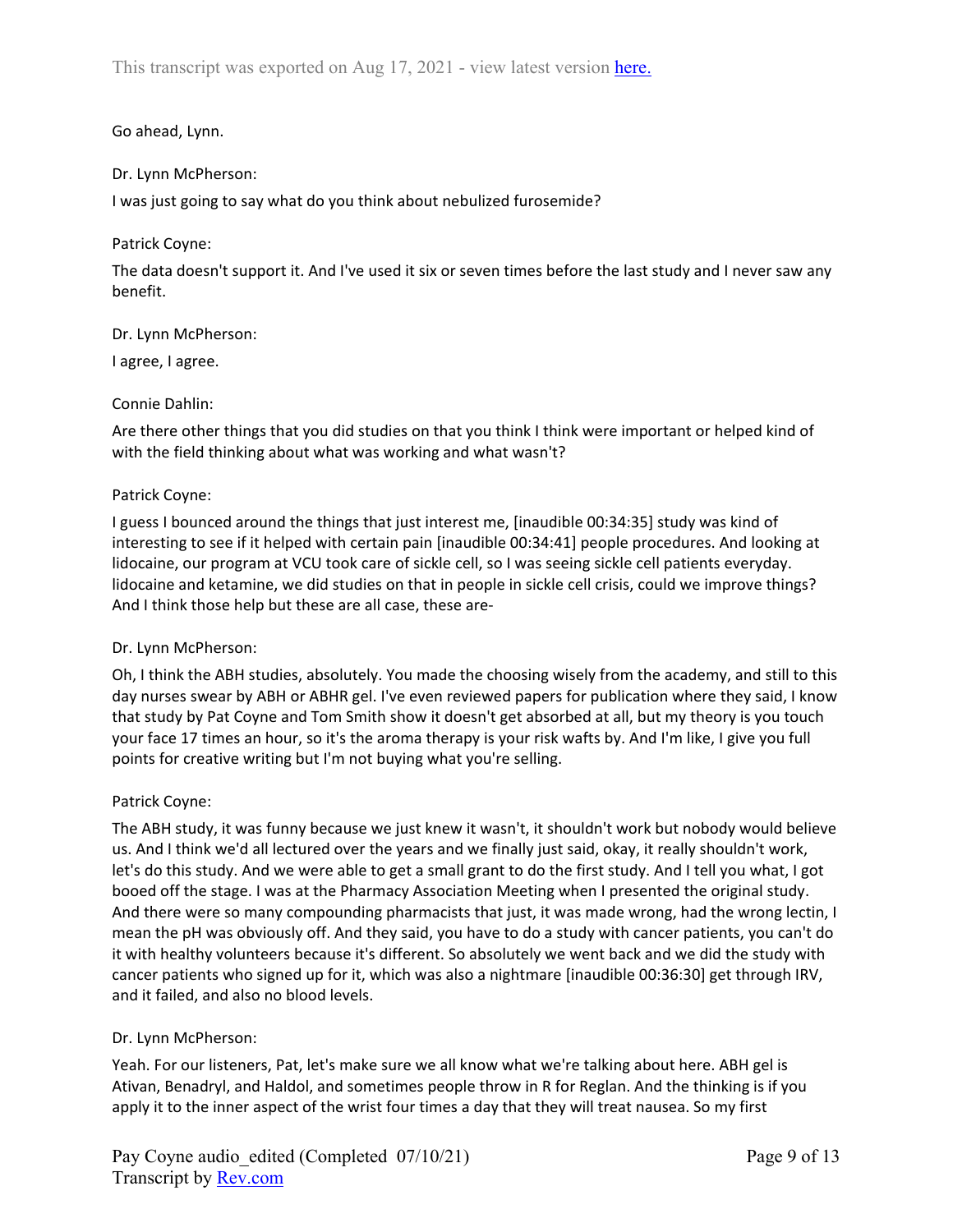contention is aside from cancer, what other disease or symptoms do you say let's try four different drugs at one time, and let's throw them all against the wall and see what sticks? It's ridiculous. And what Dr. Coyne found was that the Ativan and the Haldol didn't get absorbed at all, and the Benadryl was severely sub therapeutic and highly erratic. So there's no way in the world, if it doesn't get absorbed there's a good chance it's not going to cross your blood brain barrier and get to the vomiting center. Is that a fair assessment?

#### Patrick Coyne:

I think that's the great assessment.

#### Connie Dahlin:

Well, the other part though is, when I was doing hospice it was the suppositories, right? So they might get absorbed, but I think of thinking about again, every single one of those medications for older adults is on the Beers list. So then when something doesn't work and adjust, you have no idea how you're adjusting it and you're still throwing on four drugs. In my mind it was similar like, well if we're going to do that let's just put a Thorazine suppository and put them out. I mean what are we doing? But I think it's really interesting when you get some of the hospice orders and those are still on them. And as a clinician in best practice, I am notorious for exiting out things that I won't sign and calling up and saying, so what's the symptom that we're treating here? What are you expecting to happen? Okay, there is one medication for that. Or I might choose something that could do that. But I said, I'm not giving you all four.

But I wonder, Patrick, you bring up a big point being from Massachusetts where there was the whole tragedy of compounding pharmacists with a whole steroid point and people died. I mean compounding for pharmacists were not under even the DEA, there was no oversight for them. And so there's a financial part for compounding and there wasn't any oversight. And I wonder if some of this compounding will change what we were doing because there will have to be more data to it. And I think it was all done with good intentions of like, we don't know what to do and so let's just try and treat it. But I think we're 30 and 40 years out and it's time for us to really think about the science.

#### Patrick Coyne:

No, I would agree. I think I published something back in the early 2000s about compounding, another place that got booted off the [inaudible 00:39:14]. And I think it was because I was having such a hard time with some compounding pharmacists. We had one in town that was making 29 milligram, longacting morphine tablets every 12 hours, and charging \$4 a pill because 30 milligrams was too much for the patient. And I was just like, this is highway robbery what's being done. Or a bone cream that the ingredients were secret. Why would I order it? So those are the kinds of stuff that would drive me insane.

#### Dr. Lynn McPherson:

But closed provider pharmacies that provide medications for hospices still have an extremely robust formulary of combinations of Ativan, Benadryl, Haldol, and Reglan for topical administration. My other enormous pet peeve is I remember for years I did the top of Cat Walker on speed dating with a hospice pharmacist at the Academy Annual Assembly Meeting, and the first time we did it I sent an email to a large hospice that I've worked with. And I said, anybody have any good medication tips? And I swear to you, 8 million nurses emailed me back and said, do you know you can take any tablet or capsule and insert it rectally and it will get completely absorbed? I'm like, that's not true, that's not true. And my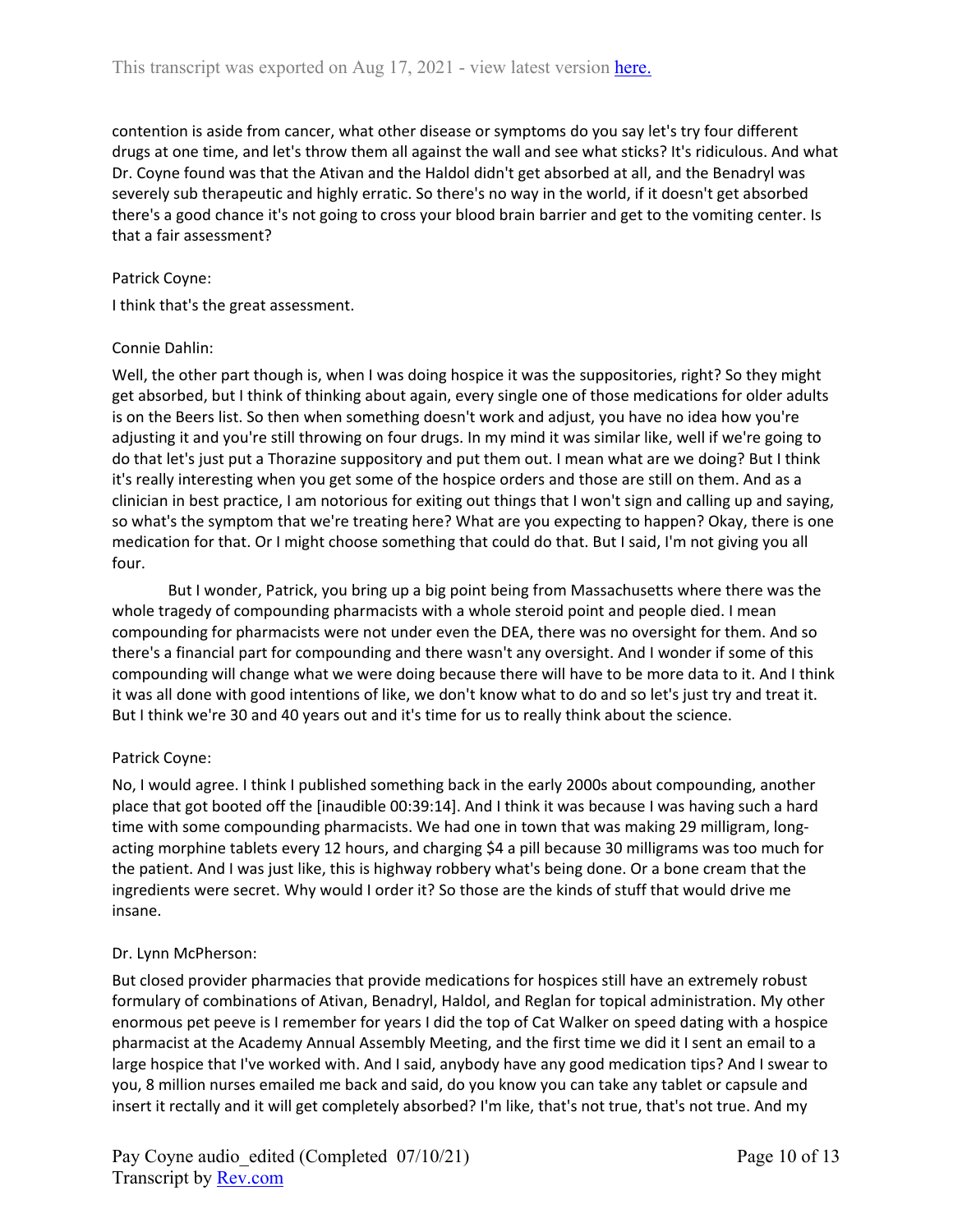favorite is phenytoin where the advocate for poking a pinhole in the end, I don't know if that's for dramatic value or what, but the patient will be dead five years and it'll still be there in the rectal hole. I don't understand this, I don't understand it.

## Patrick Coyne:

There are so many old wives tales that exist, and I think you just have to keep moving and trying to get them through. But to this day, I'm still hearing them when I'm on the phone saying, well we're just going to give that sublingually and I'm going, I don't think it's going to absorb quick enough if you're saying they're screaming right now. So why don't you put a subq needle? I mean it's just like, well we don't want to do that. I'm just like [crosstalk 00:41:11].

### Dr. Lynn McPherson:

But I do think we need to be careful to recognize that there are many compounds that are efficacious. I think the big thing is knowing when you got good data, like for example when a pharmacist can make a high concentrate, intense al morphine of 30 or 40 milligrams per mil, that's a godsend, or methadone. I do like intensols, Patrick, particularly in a situation where it doesn't need to get rapidly absorbed, it's just a matter of the patient's unconscious. Using an intensol, propping their upper body up 30 degrees and putting up to [inaudible 00:41:41] cavity. Really it gets GI absorption anyway, but it's a beautiful thing.

#### Patrick Coyne:

To the back of the throat, and that's what I-

Dr. Lynn McPherson:

Exactly.

#### Connie Dahlin:

And I think what you're talking about, Patrick, also is this part about as expert clinicians and leaders, how do we help just in time learning to say, it is fine to use that but let's just talk about the situation and what's going to happen. Right drug, but what's most effective? And I think, Lynn, to your point of, I even think in the hospital when we're ending up using a lot of a high dose morphine and you go from a ten to one to a 50 to one. Okay, that's great and we need it, but then we have to teach people about what that means with the pump and what they can do with a breakthrough dosing. Because sometimes people don't understand that once you get up that high, then it's also going to affect your breakthrough dose.

And in certain sense okay, that's great because it has to be a percentage, but I'm always intrigued when we have people at, let's say 50 to 75 milligrams an hour of morphine, and they want to give a one milligram morphine bolus. Okay, let's talk about cooking, right? When you increase the amount of the recipe you have to increase the dose. And really trying to help people understand those principles. But, I mean I think in all of this you've talked about leadership of the team, leadership in pharmacy, leadership in research. When you think about where we are and where we're going, what do you worried about?

#### Patrick Coyne:

Sustainability. I worry a lot about that from a clinician point of view because I don't think there's enough of us and the populations getting older. And I'm seeing a lot of people that I kind of grew up with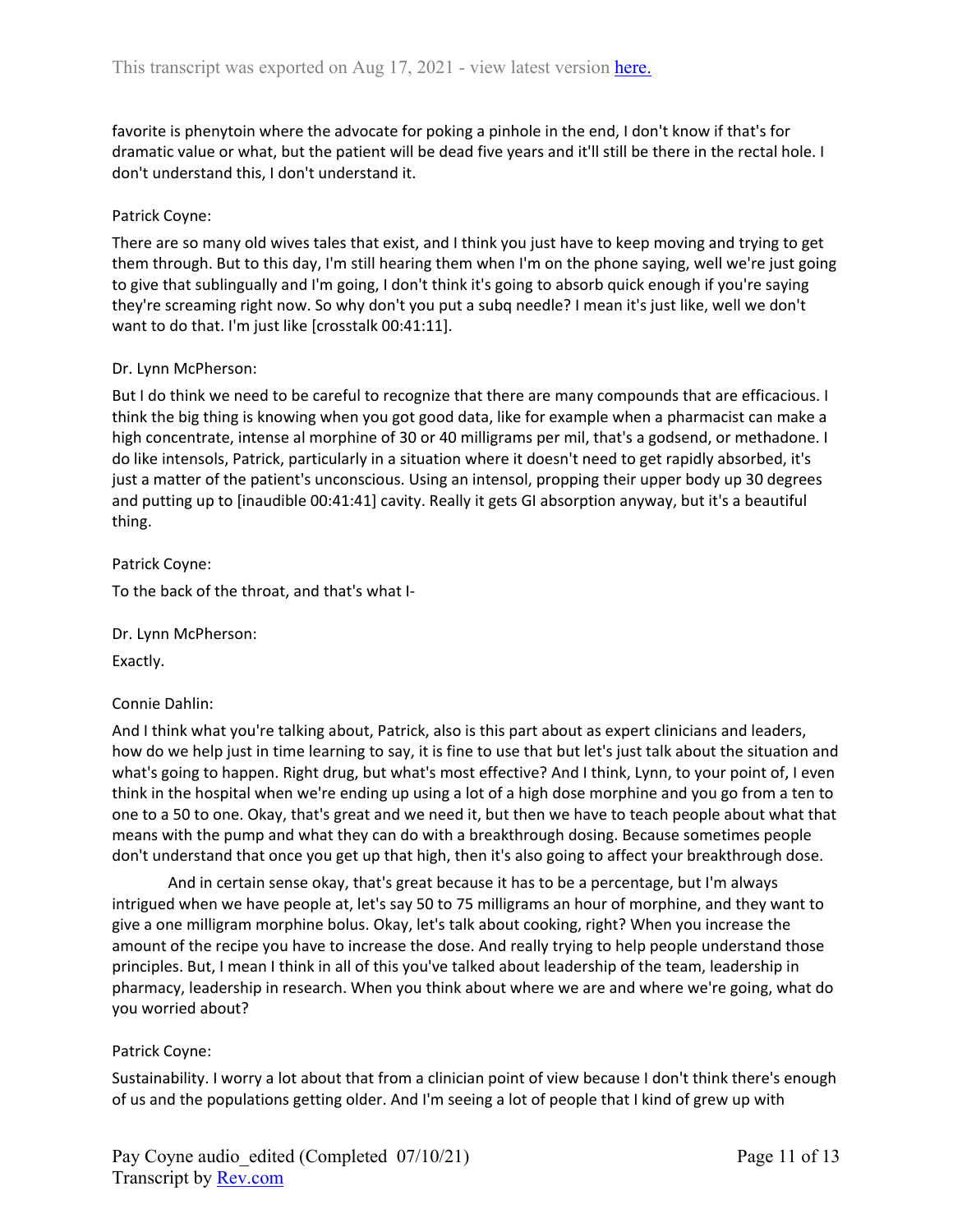retiring, so that worries me. And I don't see many fellowships and I don't see many training opportunities for others, nurses, and social workers, and pharmacists, which I think need to occur. So those things do bother me. I see hospitals trying to figure out how to do palliative care on the cheap, like let's just put an NP in there and we'll say we have palliative care, and there is no psychosocial support. And that kind of bothers me a lot too saying yeah, we offer it because the hospital eight miles down does so we're going to say we do it.

And if you're putting an NP or a DOC in place and calling it palliative care, it's palliative medicine because really you're just doing pain and symptoms. And let's just say what it is, because there's no way I'm a chaplain. There's no way I'm giving spiritual support. And I don't know the psychosocial, I don't have time to meet with the family and do bereavement support or grief support. It's just, there's just not enough of it, and if you're a one person show you can't do that. And so that bothers me because I think we, a good program is strong and I don't want the nationally palliative care to get weaker because people are building weak programs.

### Connie Dahlin:

So as you're kind of thinking about just where we are, I mean do you feel positive that we've made enough strides in the last 25, 30 years? And that if we continue at this rate we'll continue to grow?

### Patrick Coyne:

I mean I'm optimistic. Let's be honest, it wasn't here back then, so look at what's evolved. And that's good, but how do you keep that momentum going? And I think that's sad, so I think the PhD program and master's program in Maryland's a good example. I think if you look at programs, there are other programs around the country that are trying to do this stuff. And I think there's a lot more educational resources that were not there. I think those are all valuable, but you got to keep the momentum going.

And I think we have such a little voice when you look at the dedicated research at NIH and NCI, how many fellowships are supported through institutions? Given I came from an institution where we supported a fellowship with golf tournaments and praying that people would donate, you can't survive on those kinds of things because you don't hear that with other fellowships. And it has to be interdisciplinary. And how do you support training for chaplains, and social workers, and pharmacists, and the nurses there? Because you need the whole team, and I think that's hard for administrations to understand because there's not another team sport in medicine.

#### Dr. Lynn McPherson:

We're transdisciplinary, baby. Don't forget that in our master's and PhD. That's [inaudible 00:46:50] all the way.

#### Patrick Coyne:

I get that, but we don't fit into the medicine model well. And I think with hospitals going to ACO models, palliative care becomes critical. And so the more and more hospitals that embrace the ACM, the accountable care organization model where you're responsible for this population. If you don't get palliative care in that mix you're not going to do well. But I'm finding a lot are bringing in late, or an afterthought, or thinking one discipline is going to make it work. And it's not fair to whoever they bring in, it's not fair to the patients and families.

Connie Dahlin: